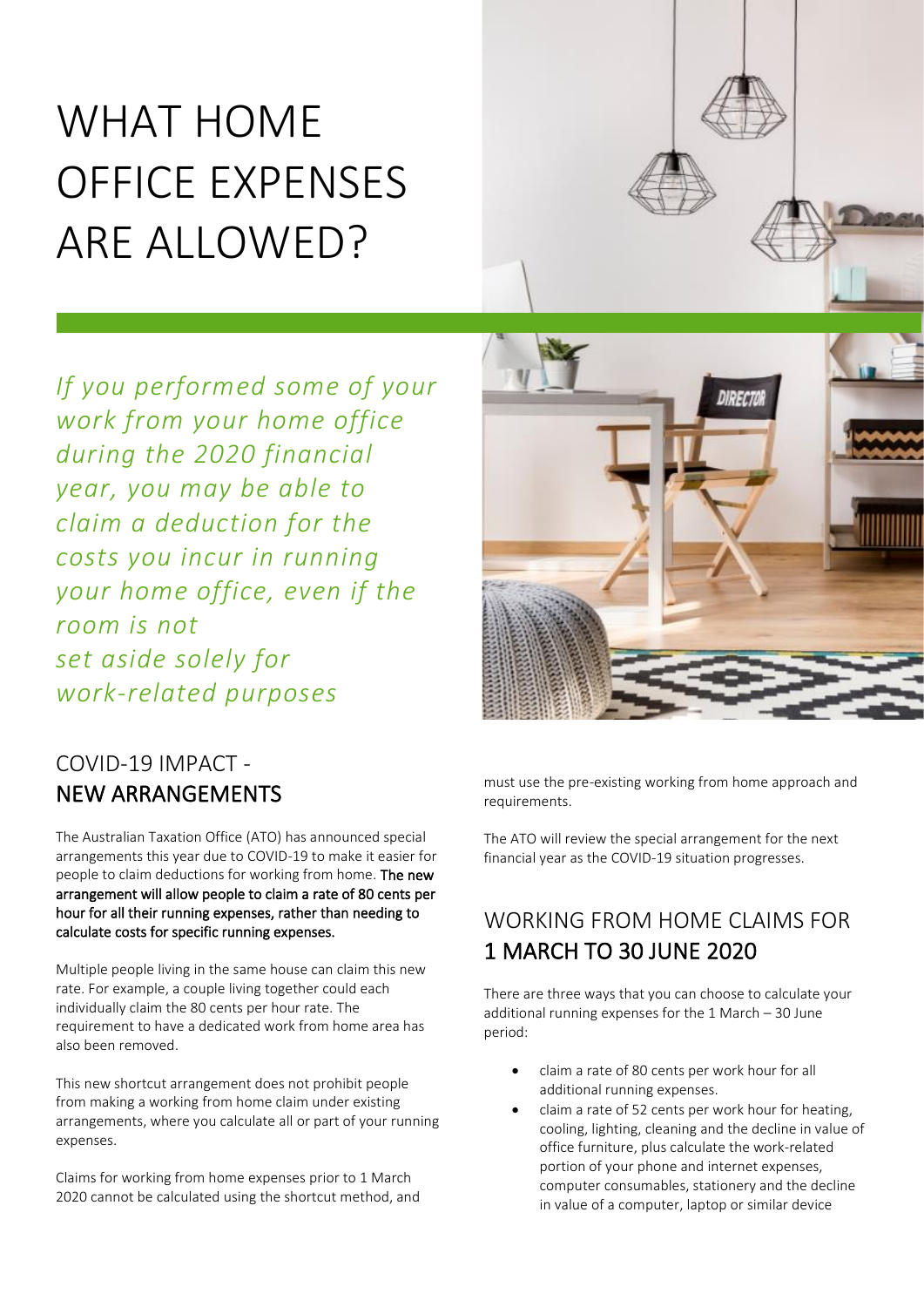• claim the actual work-related portion of all your running expenses, which you need to calculate on a reasonable basis.

The ATO has stated that the three golden rules for deductions still apply. Taxpayers must have spent the money themselves and not have been reimbursed, the claim must be directly related to earning income, and there must be a record to substantiate the claim.

## WORKING FROM HOME BEFORE 1 MARCH 2020

Claims for working from home expenses prior to 1 March 2020 should be calculated using the existing approaches and are subject to the existing requirements.

#### RUNNING EXPENSES

A deduction can be claimed for home office running expenses comprising of electricity, gas and depreciation of office furniture (e.g. desk, tables, chairs, cabinets, shelves, professional library) in the amount of:

- The actual expenses incurred; or
- 52 cents per hour

Like making a motor vehicle claim, diary/logbook evidence should be maintained for a 4-week period to establish a pattern of working from home and justify the number of hours you are claiming.

No deduction is allowed where no additional costs are incurred e.g. you work in a room where others are watching TV, or the income producing use of the home is incidental e.g. 52c per hour would not be allowed for a fax machine permanently left on to receive documents.

You will need receipts for:

- home office equipment used for work purposes
- repairs relating specifically to the home office or furniture and equipment used for work purposes
- cleaning expenses of home office
- any other day-to-day running expenses for the home office
- diary entries to record your small expenses (\$10 or less) totalling no more than \$200

# TELEPHONE (INC. MOBILES) + INTERNET COSTS

If work or business calls can be identified from an itemised telephone account, then the deduction can be claimed for

the work or business-related portion of the telephone account. A representative four-week period will be accepted as establishing a pattern of internet and telephone use for the entire year.

Telephone rental expense may be partly deductible if you are "on call" or required to contact your employer or client on a regular basis.

## DEPRECIATION ON EQUIPMENT

Depreciation on home office equipment including office furniture, carpets, computer, printer, photocopier, scanners, modem etc. used only partly for work or business purposes can be apportioned.

The claim is based on a diary record of the income related and non-income related use covering a representative fourweek period. The diary needs to show:

- The nature of each use of the equipment
- Whether that use was for an income producing or non-income producing purpose
- The period for which is was used

### OCCUPANCY EXPENSES

Claims for occupancy expenses are allowed only if the home is used as a place of business. Occupancy expenses include rent, mortgage interest, water rates, repairs, house insurance premiums.

The claim can be made as an apportionment of total expenses incurred on a floor area basis.

Warning: Being able to claim theses expenses may affect your 'main residence exemption' for capital gains tax purposes if you sell your house in the future.

## WHEN IS A HOME A PLACE OF BUSINESS?

The following factors, none of which is necessarily conclusive on its own, may indicate whether, or not, an area set aside has the characteristics of a place of business:

- the area is clearly identifiable as a place of business
- the area is not readily suitable or adaptable for use for private or domestic purposes in association with the home generally
- the area is used exclusively, or almost exclusively, for carrying on a business, or